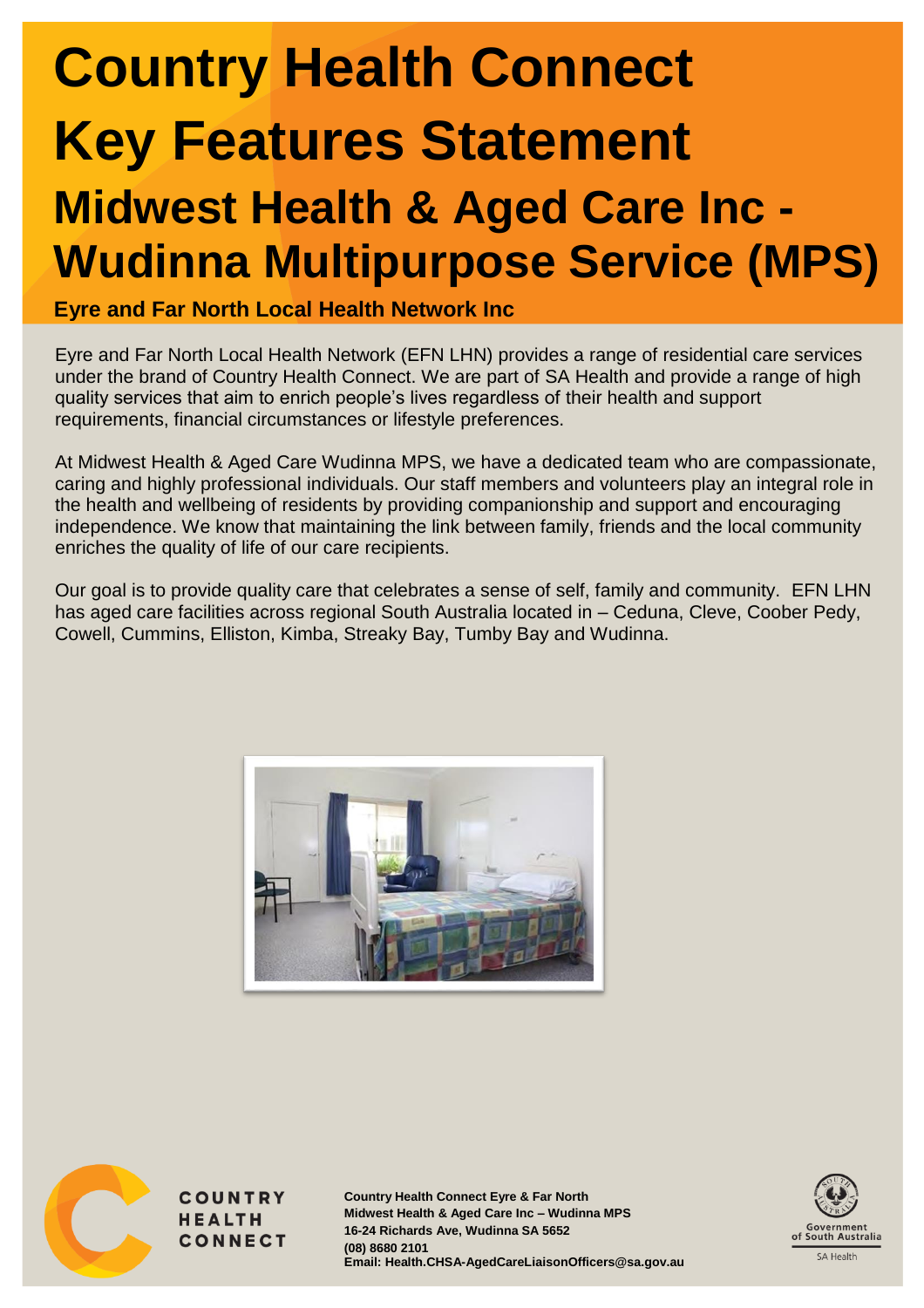| Room Type                                          | Single Room with Private Ensuite                                                                                                                                                                                  |  |  |
|----------------------------------------------------|-------------------------------------------------------------------------------------------------------------------------------------------------------------------------------------------------------------------|--|--|
| Refundable Accommodation<br>Deposit (RAD)          | \$280,000 (Price Category 4)                                                                                                                                                                                      |  |  |
| Daily Accommodation<br>Payment (DAP)               | \$31.22 per day                                                                                                                                                                                                   |  |  |
| <b>Explanation of payment</b><br>options           | Residents can choose to pay for their accommodation by<br>a Refundable Accommodation Deposit (RAD), a Daily<br>Accommodation Payment (DAP) or a combination of<br>both.<br>A RAD is paid as a lump sum amount.    |  |  |
|                                                    | A DAP accrues daily and is paid fortnightly.                                                                                                                                                                      |  |  |
|                                                    | A combination payment includes both a partial lump sum<br>and daily payments.                                                                                                                                     |  |  |
| <b>Example of combination</b><br>payment           | An example based on 50% RAD and 50% DAP would<br>be:<br>\$140,000 RAD plus an ongoing DAP of \$15.61 per day.                                                                                                     |  |  |
| <b>Maximum Permissible</b><br>Interest Rate (MPIR) | The current maximum permissible interest rate is 4.07%<br>as at 1 April 2022.                                                                                                                                     |  |  |
| Other Fees & Charges                               | All residents are required to pay a basic daily care fee.                                                                                                                                                         |  |  |
| <b>Features and Amenities</b>                      | Rooms in this category feature Single rooms with<br>ensuite, reverse cycle air-conditioning, built in storage,<br>sink unit, courtyard access, Television, tallboy, wardrobe,<br>bedside cabinet, telephone point |  |  |
| Additional services at<br>additional cost          | N/A                                                                                                                                                                                                               |  |  |
| Rooms offered on an extra<br>services basis?       | <b>No</b>                                                                                                                                                                                                         |  |  |

| Room<br><b>Information</b> | <b>Description</b>     | Room<br><b>Size</b><br>(m2) | Room<br><b>Numbers</b> | Price<br>Category | <b>Maximum</b><br>Occupancy<br>per Room |
|----------------------------|------------------------|-----------------------------|------------------------|-------------------|-----------------------------------------|
| Trudinger<br>Residence     | Single room<br>Ensuite | $23 - 25$                   | $1 - 10$               | $\overline{4}$    |                                         |